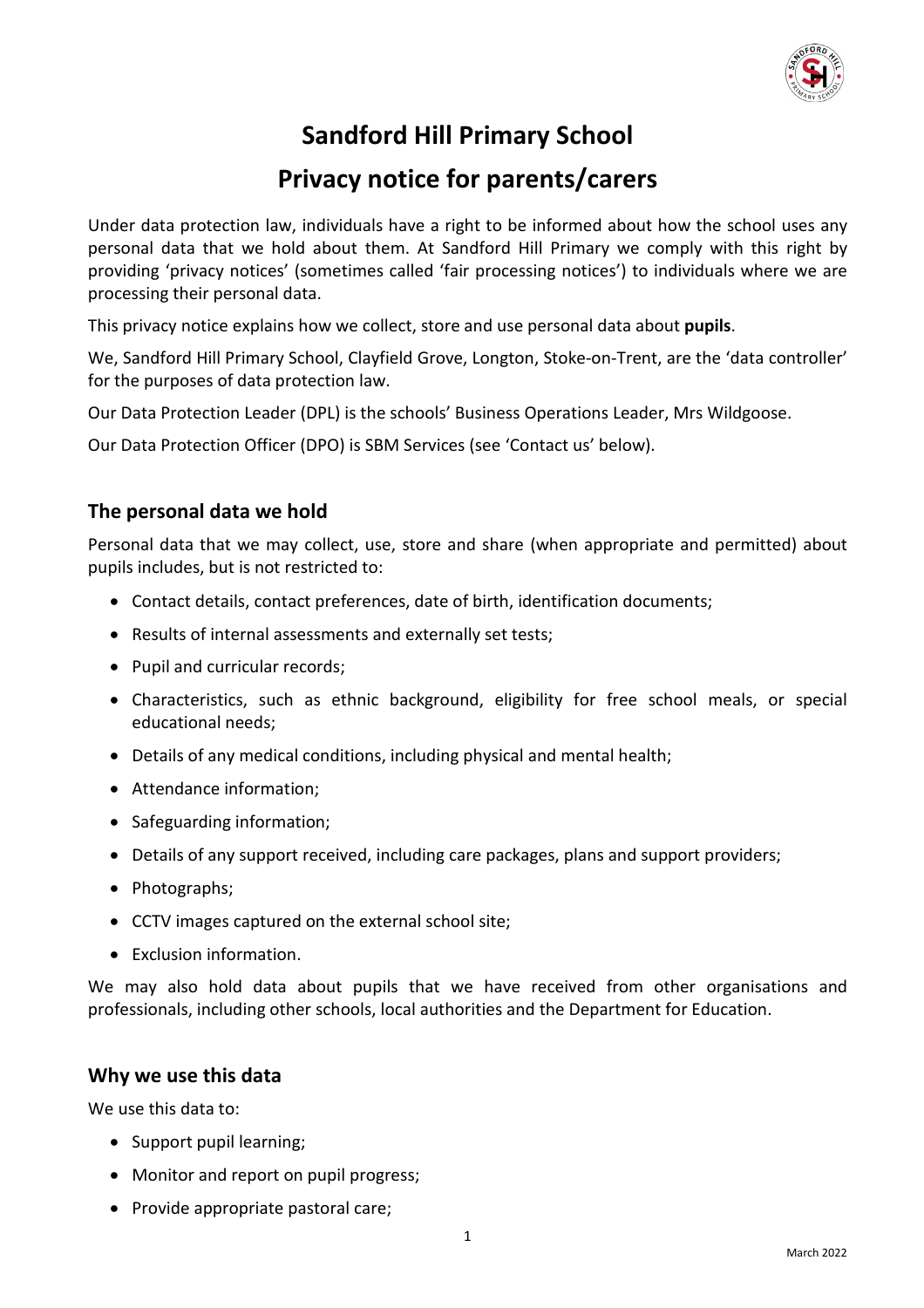

- Protect pupil welfare;
- Assess the quality of our services;
- Administer admissions waiting lists;
- Comply with the law regarding data sharing e.g. for statutory returns.

## **Our legal basis for using this data**

We only collect and use pupils' personal data when the law allows us to. Most commonly, we process it where:

- We need to comply with a legal obligation;
- We need it to perform an official task in the public interest.

Less commonly, we may also process pupils' personal data in situations where:

- We have obtained consent to use it in a certain way;
- We need to protect the individual's vital interests (or someone else's interests).

Where we have obtained consent to use pupils' personal data, this consent can be withdrawn at any time. We will make this clear when we ask for consent, and explain how consent can be withdrawn.

Some of the reasons listed above for collecting and using pupils' personal data overlap, and there may be several grounds which justify our use of this data.

#### **Collecting this information**

While the majority of information we collect about pupils is mandatory (we have to collect it), there is some information that can be provided voluntarily.

Whenever we seek to collect information from you or your child, we make it clear whether providing it is mandatory or optional. If it is mandatory, we will explain the possible consequences of not complying.

#### **How we store this data**

We keep personal information about pupils while they are attending our school. We may also keep it beyond their attendance at our school if this is necessary in order to comply with our legal obligations. Our Records Management Policy sets out how long we keep information about pupils.

#### **Data sharing**

We do not share information about pupils with any third party without consent unless the law and our policies allow us to do so.

Where it is legally required, or necessary (and it complies with data protection law) we may share personal information about pupils with:

• Our local authority – to meet our legal obligations to share certain information with it, such as safeguarding concerns and exclusions;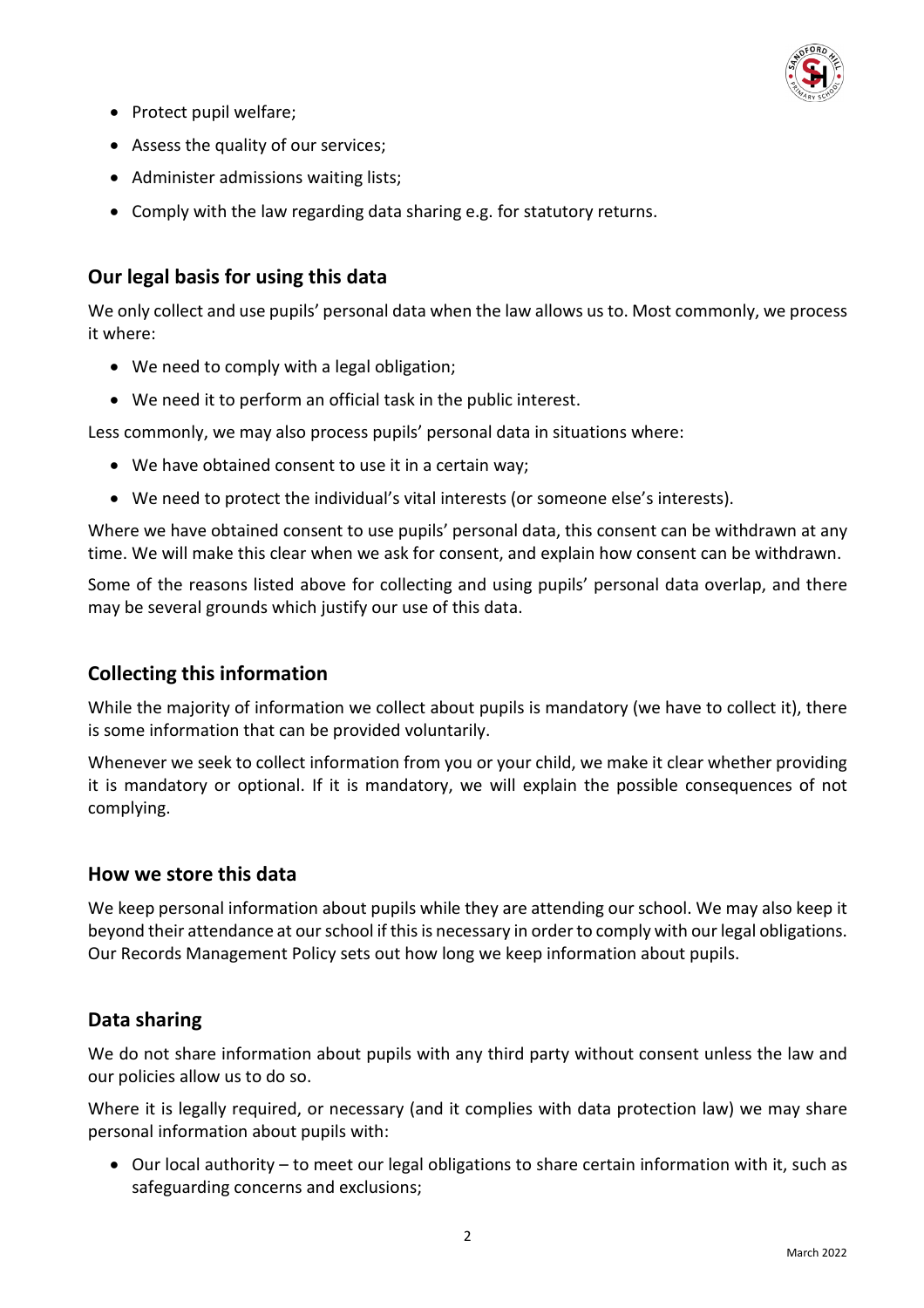

- The Department for Education to meet our legal obligations to share certain information with it, such as national test results and census information;
- The pupil's family and representatives to meet safeguarding needs;
- Our Local Authority Stoke-on-Trent City Council to meet our legal obligations to share certain information with it, such as national test results and census information;
- Our regulator Ofsted to comply with Inspection Regulations;
- Suppliers and service providers to enable them to provide the service we have contracted them for;
- Our auditors to comply with financial regulation checks;
- Health authorities to meet health and safeguarding needs;
- Security organisations to meet safeguarding needs for staff and children;
- Health and social welfare organisations to meet safeguarding needs;
- Professional advisers and consultants to enable them to provide the service we have contracted them for;
- Police forces, courts, tribunals to comply with lawful requests;
- Professional bodies to enable them to provide the service we have contracted them for.

#### **National Pupil Database**

We are required to provide information about pupils to the Department for Education as part of statutory data collections such as the school census.

Some of this information is then stored in the [National Pupil Database](https://www.gov.uk/government/publications/national-pupil-database-user-guide-and-supporting-information) (NPD), which is owned and managed by the Department and provides evidence on school performance to inform research.

The database is held electronically so it can easily be turned into statistics. The information is securely collected from a range of sources including schools, local authorities and exam boards.

The Department for Education may share information from the NPD with other organisations which promote children's education or wellbeing in England. Such organisations must agree to strict terms and conditions about how they will use the data.

For more information, see the Department's webpage o[n how it collects and shares research data.](https://www.gov.uk/data-protection-how-we-collect-and-share-research-data)

You can also [contact the Department for Education](https://www.gov.uk/contact-dfe) with any further questions about the NPD.

#### **Transferring data internationally**

Should it ever arise that we needed to transfer personal data to a country or territory outside the European Economic Area, we will do so in accordance with data protection law.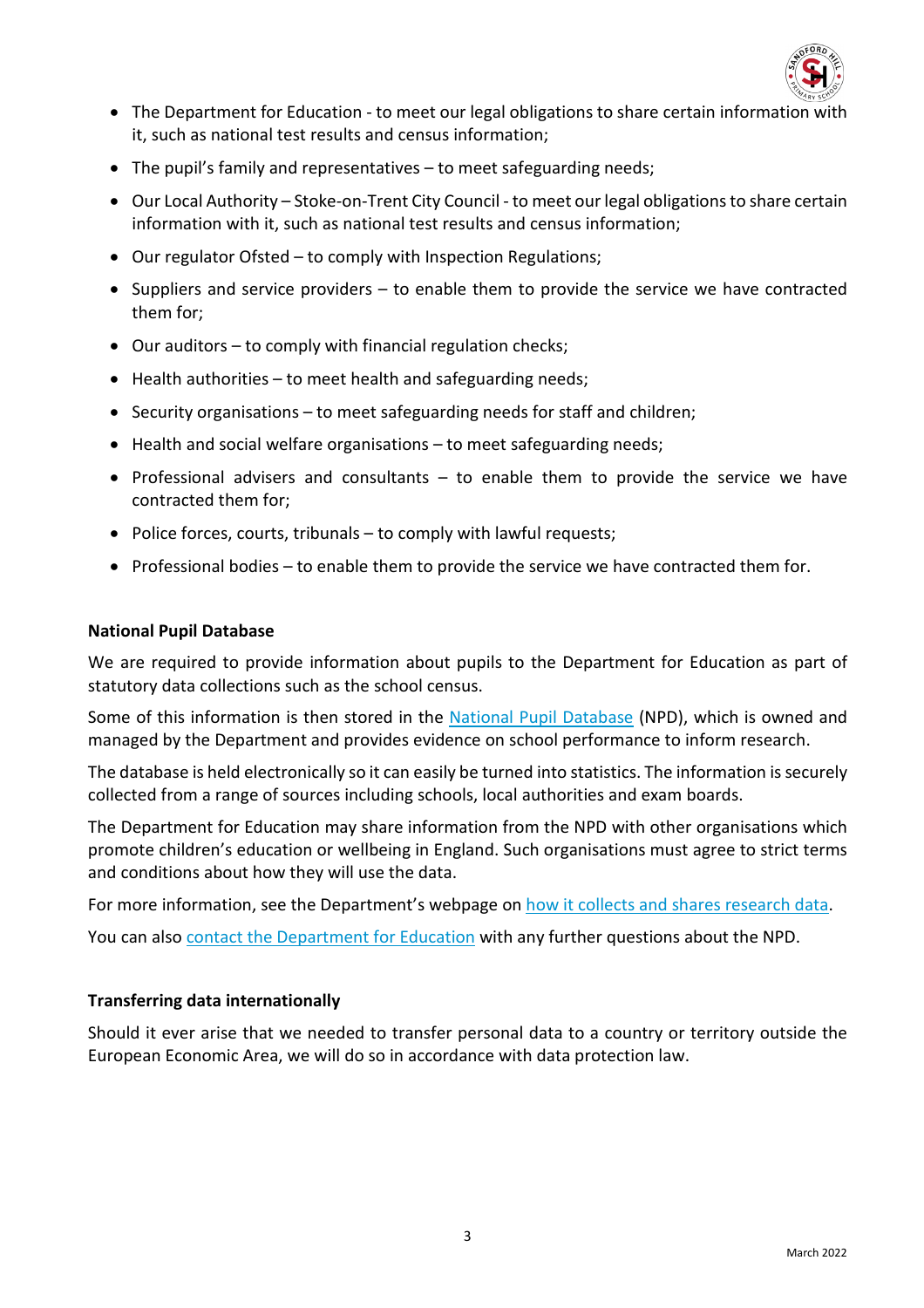

# **Parents and pupils' rights regarding personal data**

Individuals have a right to make a **'subject access request'** to gain access to personal information that the school holds about them.

Parents/carers can make a request with respect to their child's data where the child is not considered mature enough to understand their rights over their own data (usually under the age of 12), or where the child has provided consent.

Parents also have the right to make a subject access request with respect to any personal data the school holds about them.

If you make a subject access request, and if we do hold information about you or your child, we will:

- Give you a description of it;
- Tell you why we are holding and processing it, and how long we will keep it for;
- Explain where we got it from, if not from you or your child;
- Tell you who it has been, or will be, shared with;
- Let you know whether any automated decision-making is being applied to the data, and any consequences of this;
- Give you a copy of the information.

Individuals also have the right for their personal information to be transmitted electronically to another organisation in certain circumstances.

If you would like to make a request please contact our Data Protection Leader, Mrs Wildgoose.

#### **Other rights**

Under data protection law, individuals have certain rights regarding how their personal data is used and kept safe, including the right to:

- Object to the use of personal data if it would cause, or is causing, damage or distress;
- Prevent it being used to send direct marketing;
- Object to decisions being taken by automated means (by a computer or machine, rather than by a person);
- In certain circumstances, have inaccurate personal data corrected, deleted or destroyed, or restrict processing;
- Claim compensation for damages caused by a breach of the data protection regulations.

To exercise any of these rights, please contact our Data Protection Leader, Mrs Wildgoose.